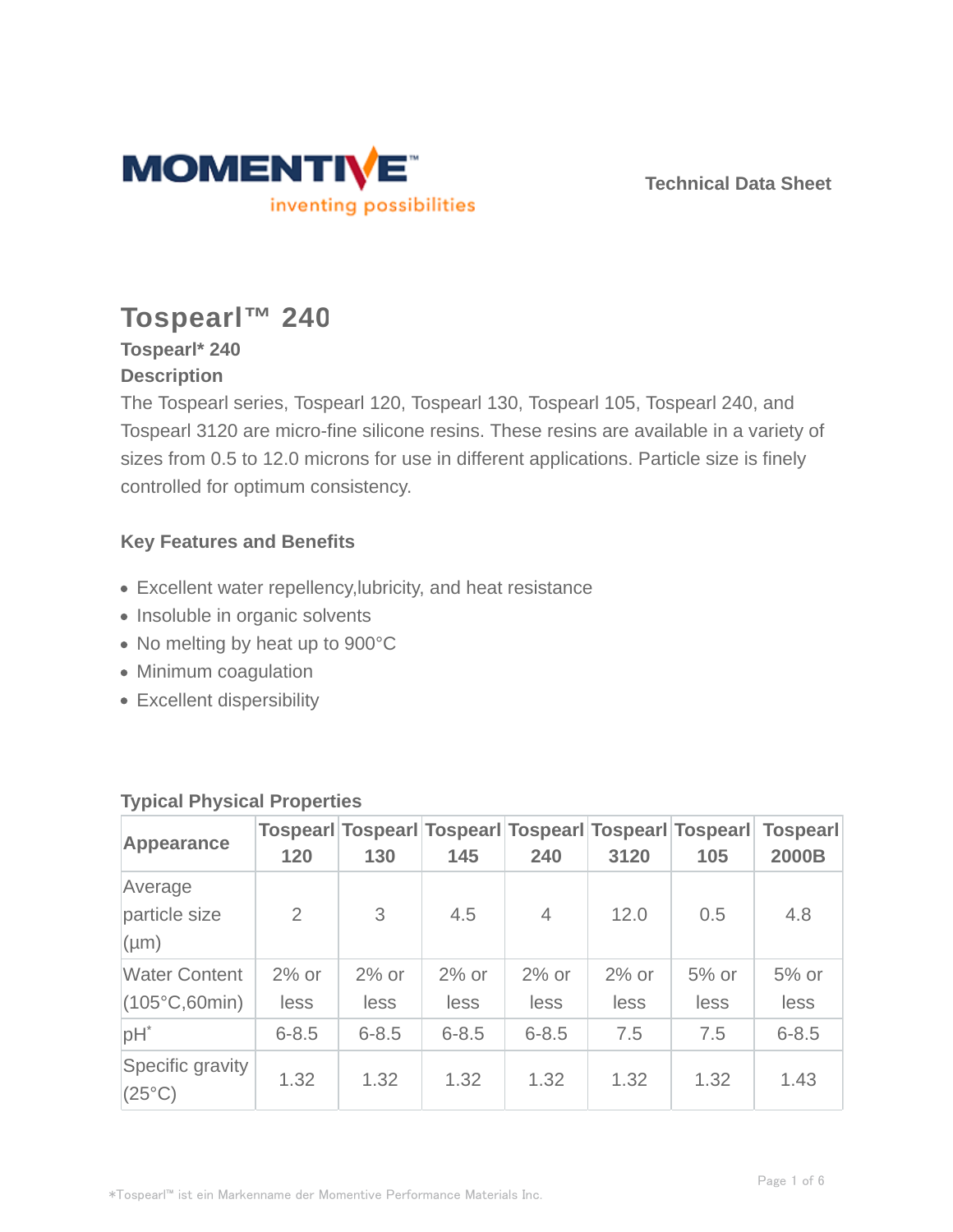| <b>Bulk density</b>                              | 0.35      | 0.36      | 0.43      | 0.17      | 0.46 | 0.25 | 0.46      |
|--------------------------------------------------|-----------|-----------|-----------|-----------|------|------|-----------|
| Specific<br>surface area<br>$m^2/g$              | $15 - 35$ | $10 - 30$ | $10 - 30$ | $20 - 45$ | 18   | 70   | $20 - 30$ |
| <b>Linseed Oil</b><br>absorption<br>Rate mL/100g | 75        | 62        | 58        | 84        | 50   | 95   | 60        |

## **HEAT STABILITY**

The following table shows the percentage of weight loss of Tospearl 120 and Tospearl 240 after heating to 350°C and 900°C.

|                                  | <b>Tospearl 120</b> | <b>Tospearl 240</b> |
|----------------------------------|---------------------|---------------------|
| Weight loss $% \& 350^{\circ}$ C | $2 - 3$             | $2 - 3$             |
| Weight loss % @ 900°C            | $10 - 12$           | $10 - 12$           |

Note: Rate of temperature increase  $= 5^{\circ}$ C/min

## **Potential Applications**

**Antiblocking Agent in Plastics Films:** Tospearl series resins can decrease the contact between film layers, preventing them from sticking together. The silicone also improves clarity in the films while requiring lower usage levels than other antiblocks such as silica. Lubricity and spherical shape of these resins are said to improve extrusion output rates and slip characteristics of the film. The variety of particle sizes available makes these resins suitable for a varity of film thicknesses.

**Paints and Inks:** Tospearl series resins may be used in paints and inks to improve moisture resistance, to control viscosity, and for clarification of color tone and gloss control.

**Toner Additive:** Tospearl series resins may be used in copy machine and laser printer toners to control fluidity and to prevent static electricity.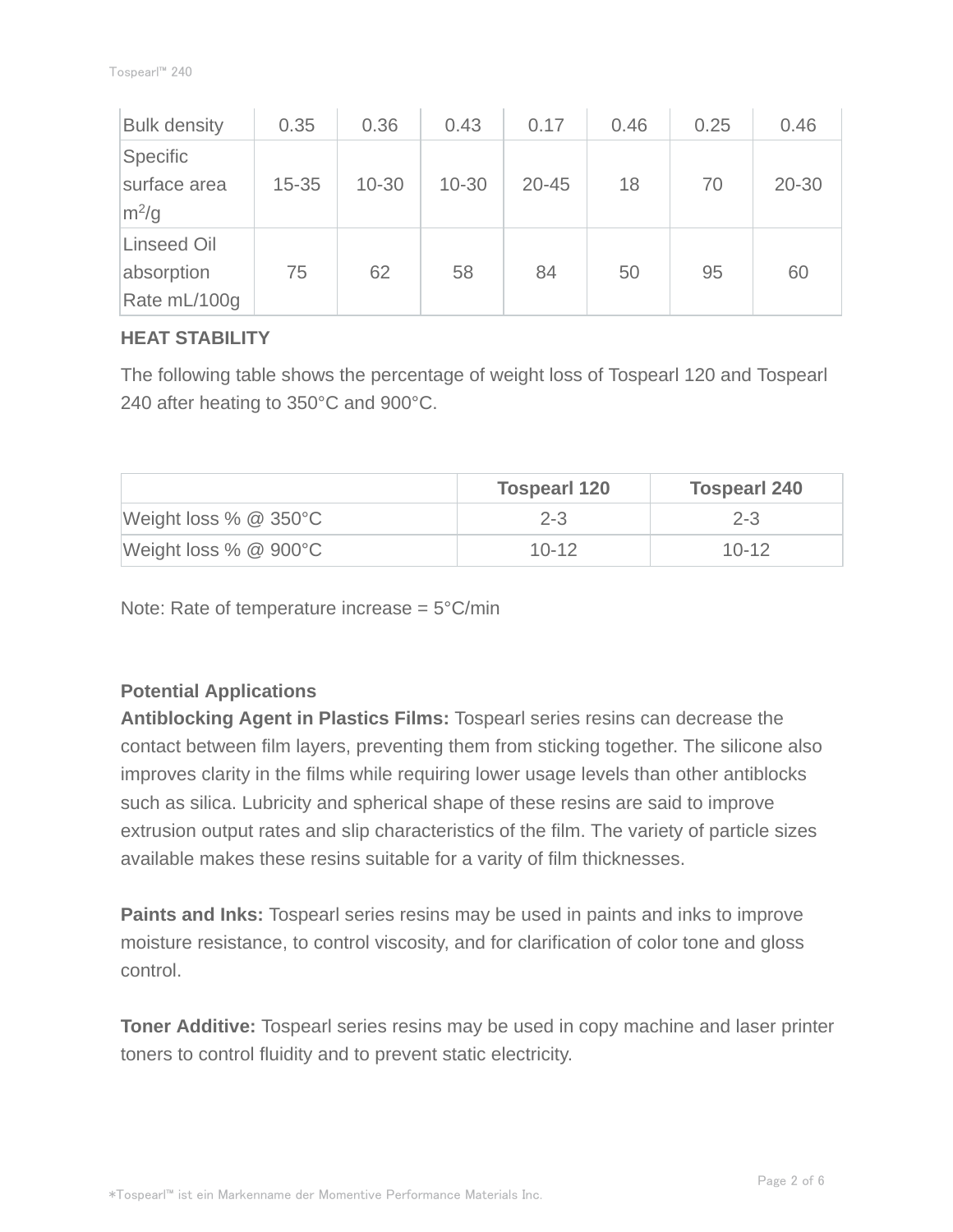#### **Patent Status**

Nothing contained herein shall be construed to imply the nonexistence of any relevant patents or to constitute the permission, inducement or recommendation to practice any invention covered by any patent, without authority from the owner of the patent.

## **Product Safety, Handling and Storage**

The warranty period is 12 months from date of shipment from Momentive Performance Materials if stored in the original unopened container at 27°C (80°F).

Customers should review the latest Safety Data Sheet (SDS) and label for product safety information, safe handling instructions, personal protective equipment if necessary, emergency service contact information, and any special storage conditions required for safety. Momentive Performance Materials (MPM) maintains an aroundthe-clock emergency service for its products. SDS are available at www.momentive.com or, upon request, from any MPM representative. For product storage and handling procedures to maintain the product quality within our stated specifications, please review Certificates of Analysis, which are available in the Order Center. Use of other materials in conjunction with MPM products (for example, primers) may require additional precautions. Please review and follow the safety information provided by the manufacturer of such other materials.

#### **Limitations**

Customers must evaluate Momentive Performance Materials products and make their own determination as to fitness of use in their particular applications.

#### **Specifications**

#### **FDA STATUS**

Tospearl series resins comply with 21CFR 177.1520 (b) as optional adjuvant substances required in the production of olefin polymers. These resins may be used only as lubricants or anti-blocking agents at a level up to 0.5% in olefin polymers complying with this regulation.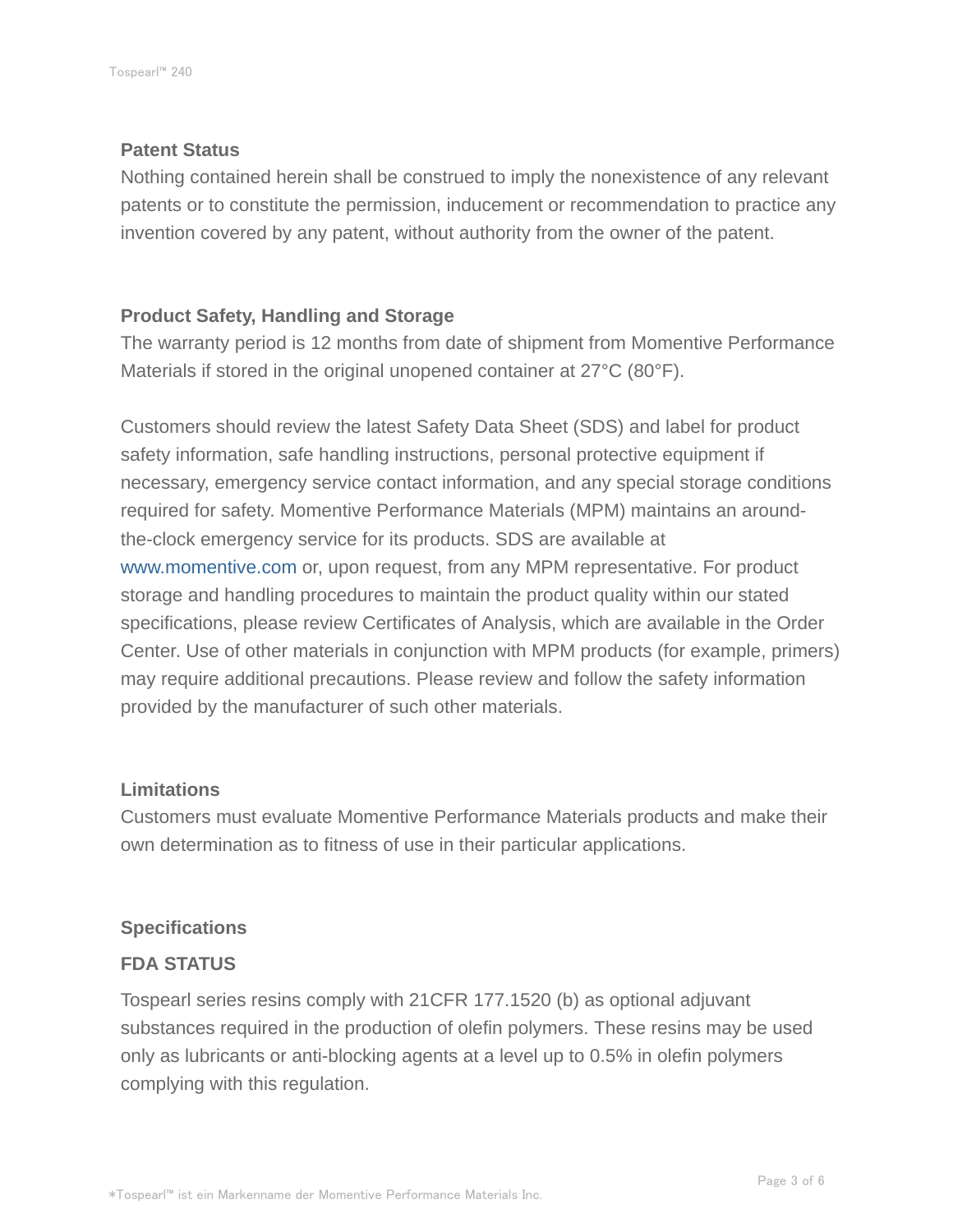# **Availability**

Tospearl series of silicone resins may be ordered from Momentive Performance Materials, Waterford, NY, the Momentive Performance Materials sales office nearest you or an authorized Momentive Performance Materials' product distributor. Tospearl series silicone resins are available in the following container sizes:

|                       | <b>Metric</b> | <b>US</b>       |
|-----------------------|---------------|-----------------|
| <b>Tospearl 130</b>   | 1K, 10K       | 2.2lb., 22.0lb. |
| <b>Tospearl 145</b>   | 1K, 10K       | 2.2lb., 22.0lb. |
| <b>Tospearl 240</b>   | 1K, 10K       | 2.2lb., 22.0lb. |
| <b>Tospearl 120</b>   | 1K, 10K       | 2.2lb., 22.0lb. |
| <b>Tospearl 3120</b>  | 1K, 10K       | 2.2lb., 22.0lb. |
| <b>Tospearl 105</b>   | 1K, 10K       | 2.2lb., 22.0lb. |
| <b>Tospearl 2000B</b> | 1K, 10K       | 2.2lb., 22.0lb. |

## **Contact Information**

Email commercial.services@momentive.com

## **Telephone**

| <b>Americas</b> | <b>Latin America</b> | <b>EMEAI- Europe, Middle</b><br>East, Africa & India | <b>ASIA PACIFIC</b> |
|-----------------|----------------------|------------------------------------------------------|---------------------|
| +1 800 295 2392 | <b>Brazil</b>        | <b>Europe</b>                                        | <b>China</b>        |
| Toll free*      | +55 11 4534 9650     | +390510924300                                        | 800 820 0202        |
| +704 805 6946   | Direct Number        | Direct number                                        | Toll free           |
| Direct Number   |                      |                                                      | +86 21 3860 4892    |
|                 |                      |                                                      | Direct number       |
| *All American   | <b>Mexico</b>        | India, Middle East &                                 | Japan               |
| countries       | +52 55 2169 7670     | <b>Africa</b>                                        | +81 3 5544 3111     |
|                 | Direct Number        | + 91 44 71212207                                     | Direct number       |
|                 |                      | Direct number*                                       |                     |
|                 |                      | *All Middle Eastern                                  | <b>Korea</b>        |
|                 |                      | countries, Africa, India,                            | +82 2 6201 4600     |

For literature and technical assistance, visit our website at: www.momentive.com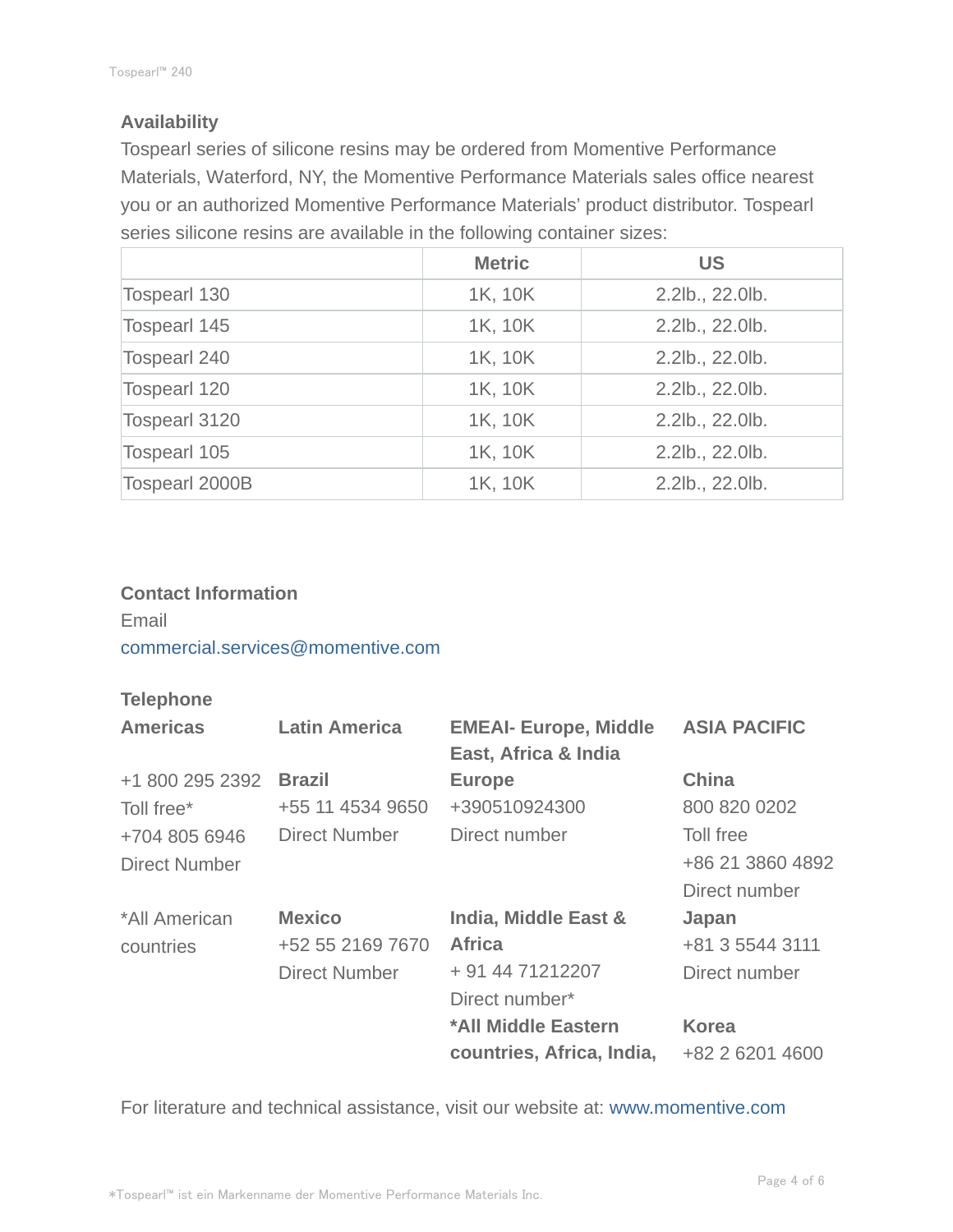#### **DISCLAIMER:**

**THE MATERIALS, PRODUCTS AND SERVICES OF MOMENTIVE PERFORMANCE MATERIALS INC. AND ITS SUBSIDIARIES AND AFFILIATES (COLLECTIVELY "SUPPLIER"), ARE SOLD SUBJECT TO SUPPLIER'S STANDARD CONDITIONS OF SALE, WHICH ARE INCLUDED IN THE APPLICABLE DISTRIBUTOR OR OTHER SALES AGREEMENT, PRINTED ON THE BACK OF ORDER ACKNOWLEDGMENTS AND INVOICES, AND AVAILABLE UPON REQUEST. ALTHOUGH ANY INFORMATION, RECOMMENDATIONS, OR ADVICE CONTAINED HEREIN IS GIVEN IN GOOD FAITH, SUPPLIER MAKES NO WARRANTY OR GUARANTEE, EXPRESS OR IMPLIED, (i) THAT THE RESULTS DESCRIBED HEREIN WILL BE OBTAINED UNDER END-USE CONDITIONS, OR (ii) AS TO THE EFFECTIVENESS OR SAFETY OF ANY DESIGN INCORPORATING ITS PRODUCTS, MATERIALS, SERVICES, RECOMMENDATIONS OR ADVICE. EXCEPT AS PROVIDED IN SUPPLIER'S STANDARD CONDITIONS OF SALE, SUPPLIER AND ITS REPRESENTATIVES SHALL IN NO EVENT BE RESPONSIBLE FOR ANY LOSS RESULTING FROM ANY USE OF ITS MATERIALS, PRODUCTS OR SERVICES DESCRIBED HEREIN.** Each user bears full responsibility for making its own determination as to the suitability of Supplier's materials, services, recommendations, or advice for its own particular use. Each user must identify and perform all tests and analyses necessary to assure that its finished parts incorporating Supplier's products, materials, or services will be safe and suitable for use under end-use conditions. Nothing in this or any other document, nor any oral recommendation or advice, shall be deemed to alter, vary, supersede, or waive any provision of Supplier's standard Conditions of Sale or this Disclaimer, unless any such modification is specifically agreed to in a writing signed by Supplier. No statement contained herein concerning a possible or suggested use of any material, product, service or design is intended, or should be construed, to grant any license under any patent or other intellectual property right of Supplier covering such use or design, or as a recommendation for the use of such material, product, service or design in the infringement of any patent or other intellectual property right.

\*Tospearl™ ist ein Markenname der Momentive Performance Materials Inc.